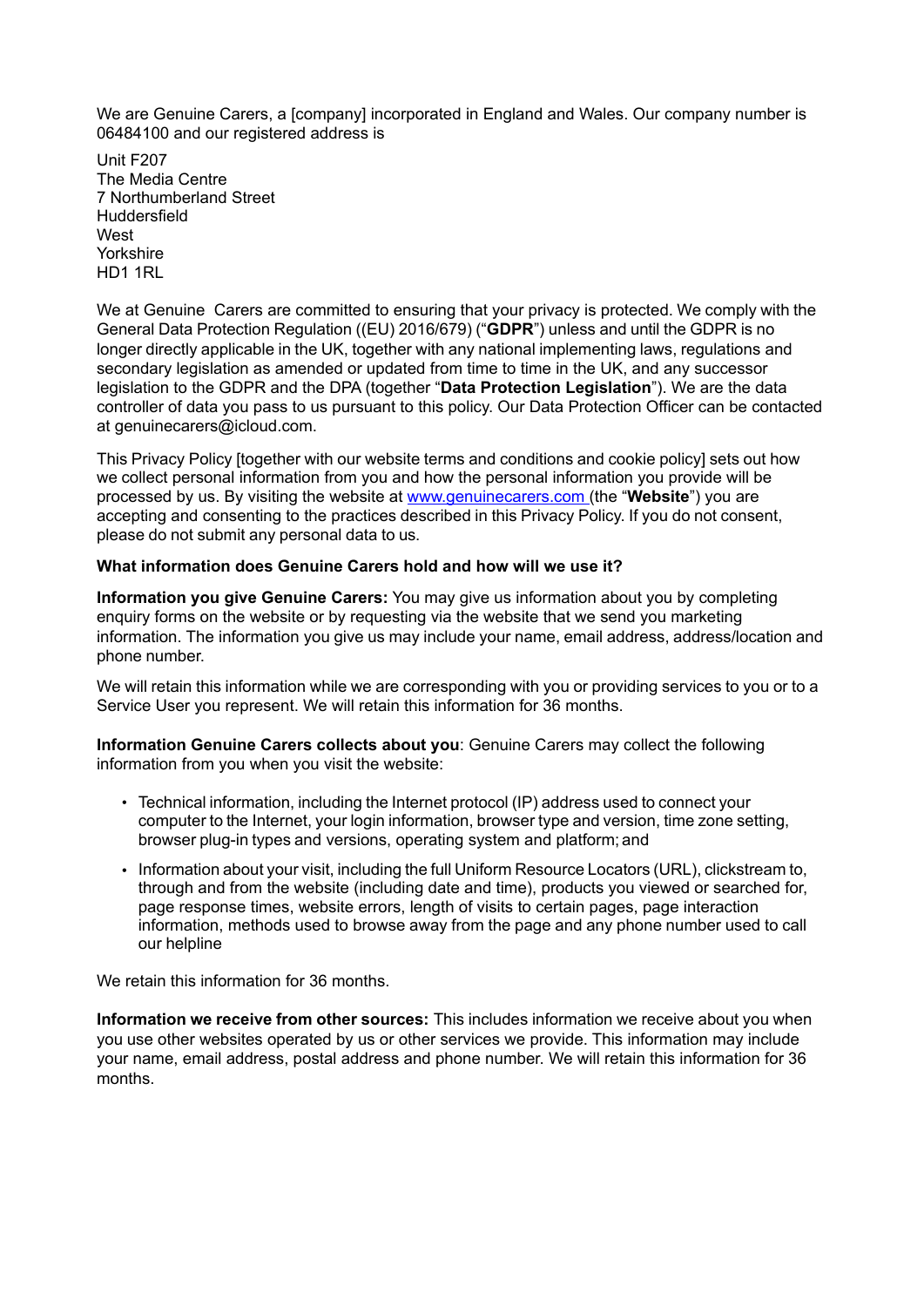# **Cookies**

The Website uses cookies to distinguish you from other users of the website. For detailed information on the cookies we use and the purposes for which we use them, please see our Cookie Policy.

### **Use Made of the Information**

We may use the information we receive and/or collect about you to:

- Fulfil our obligations under any contract that we have entered into with you or with a Service User that you represent, and to provide you or the relevant Service User with information or services that you or the Service User has requested
- Send you newsletters and marketing information if you have consented to us doing so
- Notify you of products and services that we feel may interest you, or permit third parties to do so if you have provided the appropriate consent
- Monitor website usage and provide statistics to third parties for the purposes of improving and developing the website and the services we provide via the website

Genuine Carers processes personal information for certain legitimate business purposes, which include some or all the following:

- Where the processing enables Genuine Carers to enhance, modify, personalise or otherwise improve the website, its services orcommunications
- To identify and prevent fraud
- To enhance the security of the network and information systems of Genuine Carers
- To better understand how people interact with the websites of Genuine Carers
- To administer the website and carry out data analysis, troubleshooting and testing; and
- To determine the effectiveness of promotional campaigns and advertising

If we obtain consent from you to do so, we may provide your personal details to third parties so that they can contact you directly in respect of services in which you may be interested.

Where we are processing personal data that we have obtained via the website on the basis of having obtained consent from you, you have the right to withdraw your consent to the processing of your personal data at any time. If you would like to withdraw your consent or prefer not to receive any of the above-mentioned information (or if you only want to receive certain information from us) please let us know by contacting us via the following webpage **https://www.genuinecarers.com/contact-us**. Please bear in mind that if you object, this may affect our ability to carry out the tasks above for your benefit.

If you wish to have your information removed from our database or if you do not want us to contact you for marketing purposes, please let us know by clicking the "Unsubscribe" option in any email we send to you and providing the details requested or by contacting us via the following webpage [insert webpage link] and we will take steps to ensure that this information is deleted as soon as reasonably practicable.

We will not share, sell or distribute any of the information you provide to us (other than as set out in this policy) without your prior consent, unless required to do so by law.

#### **Third Party Sites**

Our website may contain links to third party websites, including websites via which you are able to purchase products and services. They are provided for your convenience only and we do not check, endorse, approve or agree with such third-party websites nor the products and/or services offered and sold on them. We have no responsibility for the content, product and/or services of the linked websites. Please ensure that you review all terms and conditions of website use and the Privacy Policy of any such third-party websites before use and before you submit any personal data to those websites.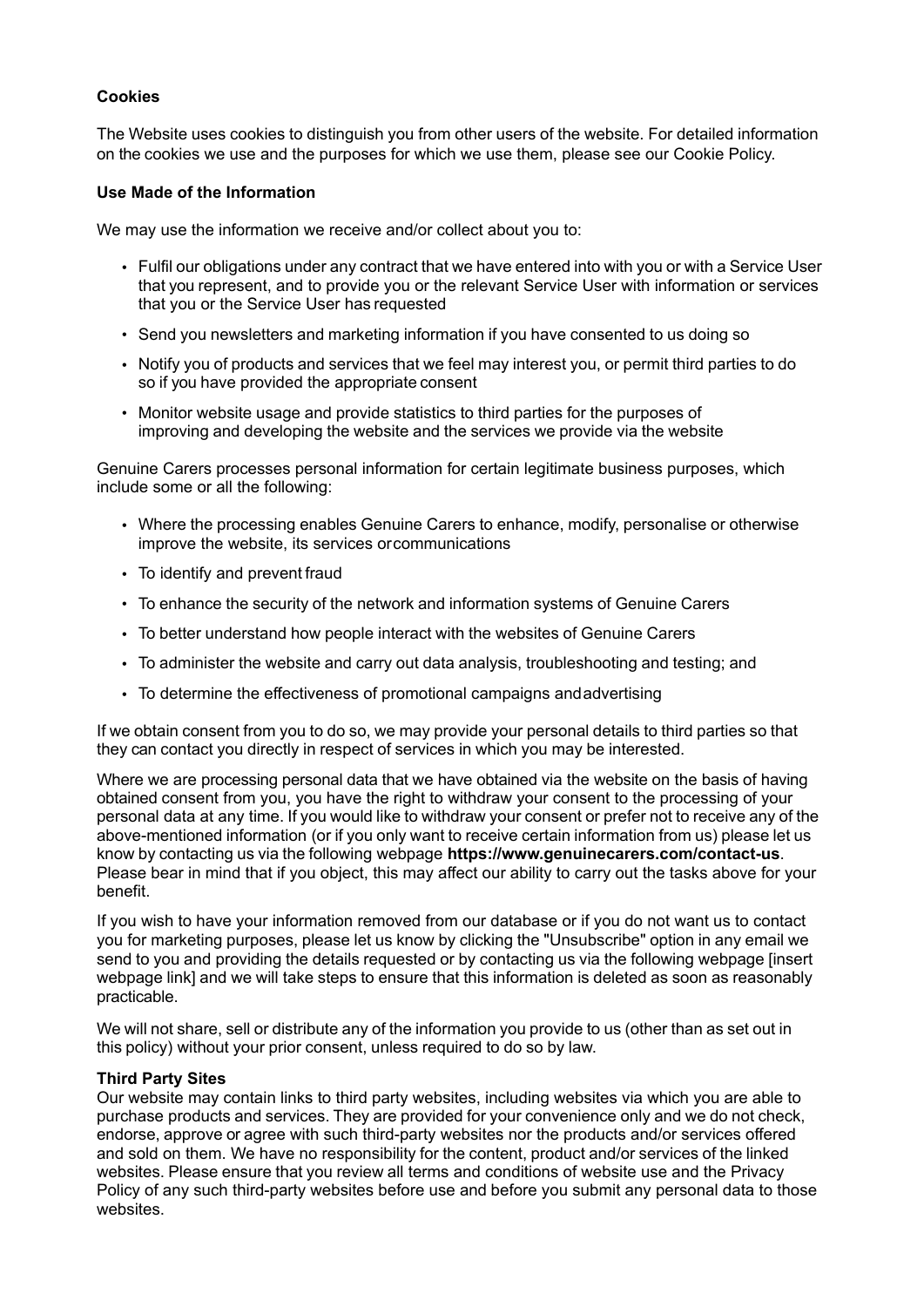## **How Safe is your Information?**

Where we have given you (or where you have chosen) a password which enables you to access certain parts of the website, you are responsible for keeping this password confidential. We ask you not to share a password with anyone.

Protecting your security and privacy is important to us and we make every effort to secure your information and maintain your confidentiality in accordance with the terms of the Data Protection Legislation. The website is protected by various levels of security technology, which are designed to protect your information from any unauthorised or unlawful access, processing, accidental loss, destruction and damage.

We will do our best to protect your personal data but the transmission of information via the Internet is not completely secure. Any such transmission is therefore at your own risk.

## **Disclosure of your Information**

We may share your personal information with any member of our group, which means our subsidiaries, our ultimate holding company and its subsidiaries, as defined in section 1159 of the Companies Act 2006. We may share your information with selected third parties including:

- Business partners, suppliers and sub-contractors for the performance of any contract we enter with them or you
- Third parties who may wish to contact you in respect of services or products they offer or sell which may be of interest to you, provided we receive your consent to such disclosure; and/or advertisers and advertising networks that require the data to select and serve relevant adverts to you and analytics and search engine providers that assist us in the improvement and optimisation of the website

Please note, we may need to disclose your personal information where we:

- Sell any or all of our business or assets or we buy another business or assets in which case we may disclose your personal data to the prospective buyer or seller
- Are under a legal duty to comply with any legal obligation or to enforce or apply our terms and conditions; or
- Need to disclose it to protect our rights, property or the safety of our customers or others, including the exchange of information with other companies, organisations and/or governmental bodies for the purposes of fraud protection and credit risk reduction

## **Your Rights in Respect of your Data**

If any of the information you provide to us via the website changes, please let us know as soon as possible so that we can make the necessary changes to the information we hold for you on our database. If you wish to make any changes to your information, please contact us via the following webpage https://www.genuinecarers.com/contact-us.

If you wish to access or rectify the information we hold about you, or request that such information be transmitted directly to another data controller, please contact us via the following webpage [insert webpage link]. We shall process your request to access your information within one month of receipt, or we will let you know within that timeframe if we need more information from you. We will process your request free of charge.

To request that your information is deleted or if you wish to restrict or object to the processing of your information, please contact us via the following webpage https:// www.genuinecarers.com/contact-us.